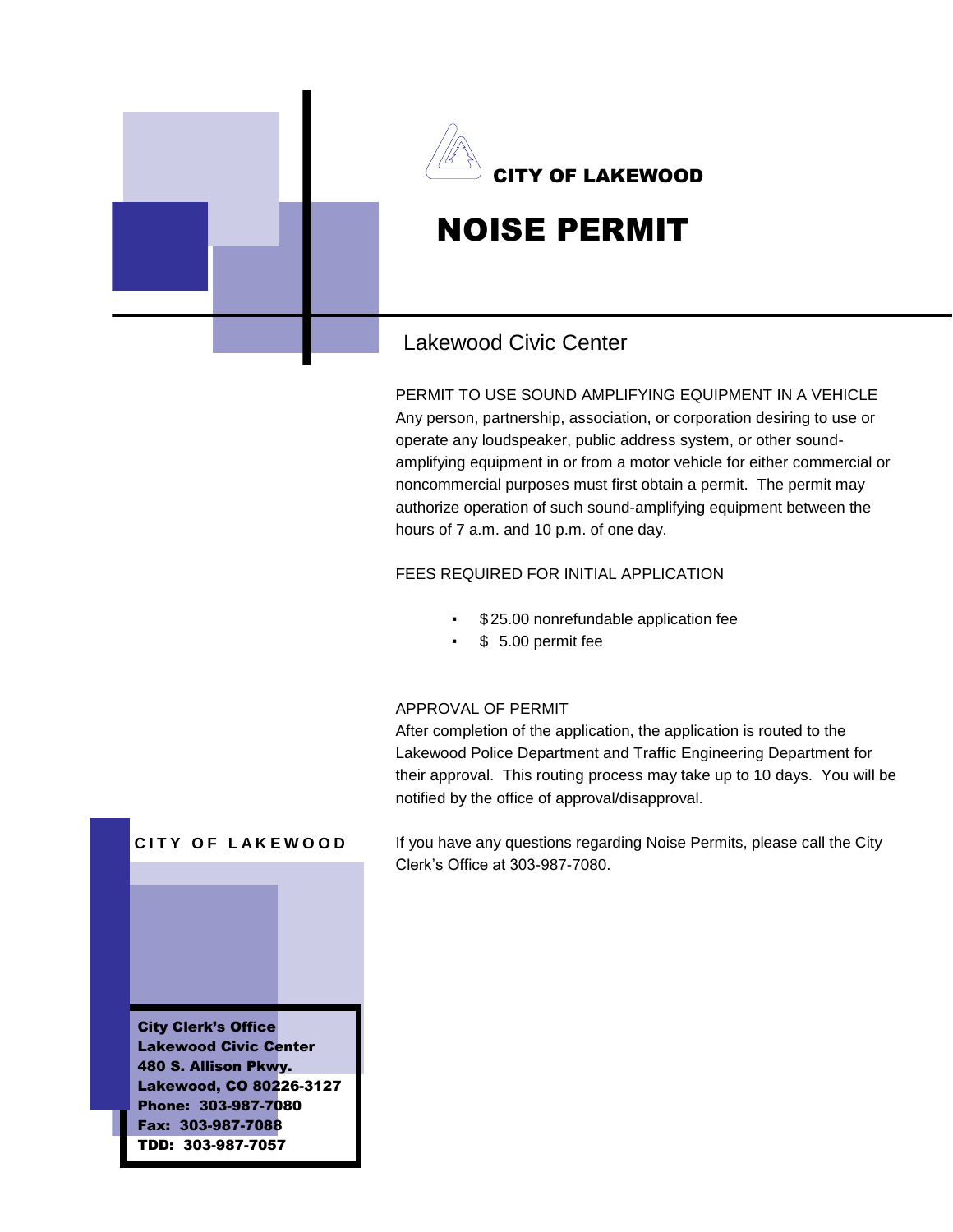# CITY OF LAKEWOOD NOISE APPLICATION

| Owner of Equipment                                                                                                                                                                                                                  |      |      |
|-------------------------------------------------------------------------------------------------------------------------------------------------------------------------------------------------------------------------------------|------|------|
|                                                                                                                                                                                                                                     |      |      |
| Address: <u>Address:</u> Address: Address: Address: Address: Address: Address: Address: Address: Address: Address: Address: Address: Address: Address: Address: Address: Address: Address: Address: Address: Address: Address: Addr |      |      |
|                                                                                                                                                                                                                                     |      |      |
|                                                                                                                                                                                                                                     |      |      |
| User of Equipment                                                                                                                                                                                                                   |      |      |
|                                                                                                                                                                                                                                     |      |      |
|                                                                                                                                                                                                                                     |      |      |
|                                                                                                                                                                                                                                     |      |      |
| Who is the person responsible for this activity? Owner __________________________                                                                                                                                                   |      | User |
| Description and license number of the motor vehicle which is to be used.                                                                                                                                                            |      |      |
|                                                                                                                                                                                                                                     |      |      |
| The general description of the sound-amplifying equipment which is to be used.                                                                                                                                                      |      |      |
|                                                                                                                                                                                                                                     |      |      |
| Whether the sound-amplifying equipment will be used for commercial or noncommercial purposes.                                                                                                                                       |      |      |
|                                                                                                                                                                                                                                     |      |      |
|                                                                                                                                                                                                                                     |      |      |
|                                                                                                                                                                                                                                     |      |      |
| Location of Activity (please provide map:                                                                                                                                                                                           |      |      |
|                                                                                                                                                                                                                                     |      |      |
|                                                                                                                                                                                                                                     |      |      |
|                                                                                                                                                                                                                                     |      |      |
| State the purpose of the event.                                                                                                                                                                                                     |      |      |
|                                                                                                                                                                                                                                     |      |      |
|                                                                                                                                                                                                                                     |      |      |
|                                                                                                                                                                                                                                     |      |      |
|                                                                                                                                                                                                                                     |      |      |
|                                                                                                                                                                                                                                     |      |      |
|                                                                                                                                                                                                                                     |      |      |
| <b>Applicant Signature</b>                                                                                                                                                                                                          | Date |      |
|                                                                                                                                                                                                                                     |      |      |

Rev 09-14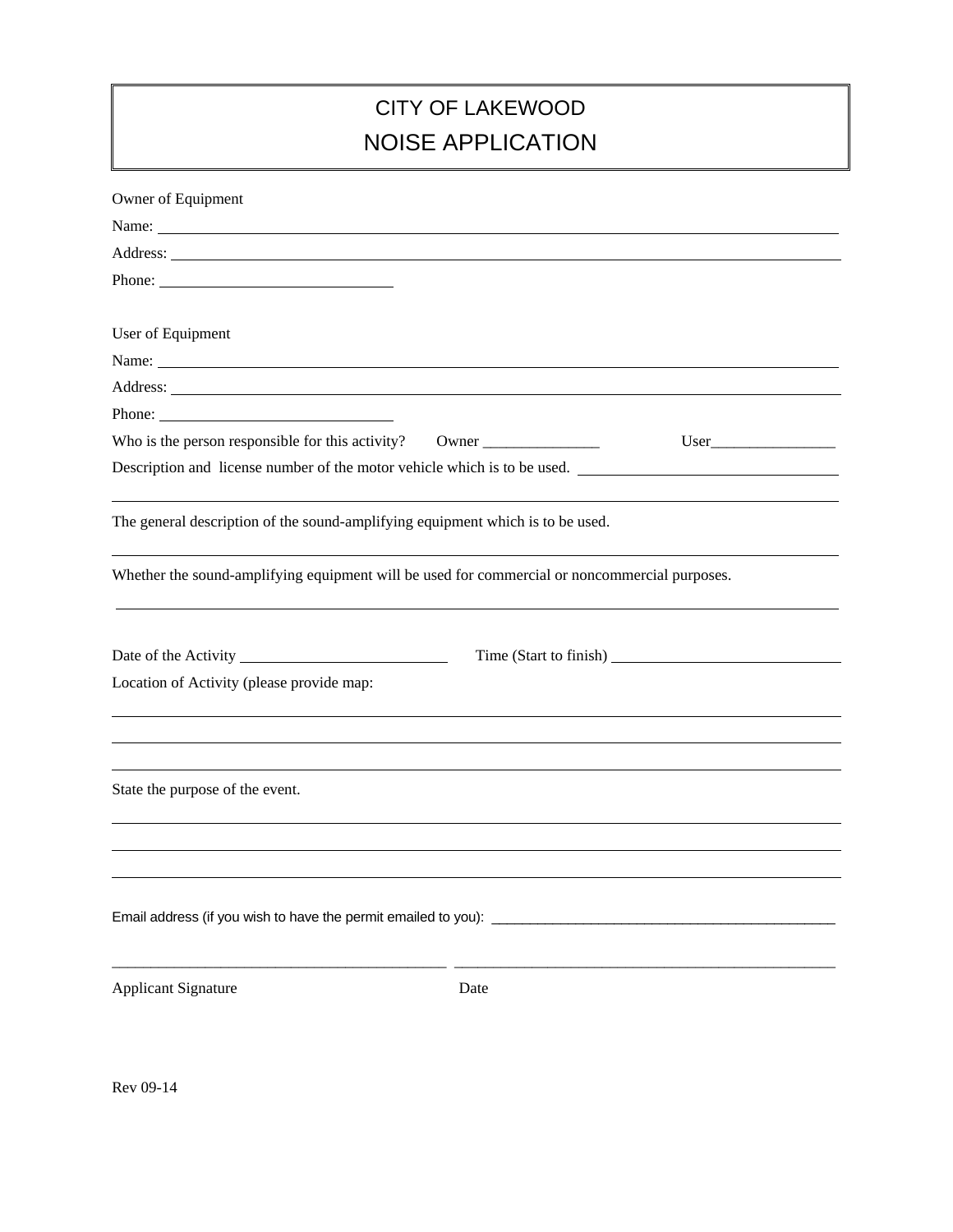# **IV. Amplified Sound**

### **9.52.160 Amplified sound.**

A. No person shall use or operate any loudspeaker, public address system, or other soundamplifying equipment for the purpose of giving instructions, directions, talks, addresses or lectures, or for transmitting music or sound to any persons or assemblages of persons, between the hours of ten p.m. of one day and seven a.m. of the following day, in such a manner as to be plainly audible at the property line. The intensity and loudness of any amplified sound, which is transmitted between the hours of seven a.m. and ten p.m. of one day, shall not be unreasonable.

B. No person shall use or operate any loudspeaker, public address system, or other soundamplifying equipment in a motor vehicle in such a manner as to be plainly audible at twenty-five feet from the motor vehicle, unless a permit has been issued by the City Clerk pursuant to Section 9.52.190 which allows such amplification. If such a permit has been issued, the intensity and loudness of any amplified sound, which is transmitted between the hours of seven a.m. and ten p.m. of one day, shall not be unreasonable.

C. The provisions of this section shall not apply to any bell or chime or any device for the production or reproduction of the sound of bells or chimes from any church, clock or school.

D. The provisions of this section shall not apply to sound made on property owned by, controlled by, or leased to the city, the federal government, or to any branch, subdivision, institution or agency of the government of this state or any political subdivision within it, and when such sound is made by an activity of the governmental body or sponsored by it or by others pursuant to the terms of a contract, lease, or permit granted by such governmental body. (Ord. O-2002-16 § 1, 2002; Ord. O-86-42 § 1 (part), 1986).

# **9.52.170 Application for permit to use sound-amplifying equipment in a motor vehicle.**

Any person, partnership, association, or corporation desiring to use or operate any loudspeaker, public address system, or other sound-amplifying equipment in or from a motor vehicle for either commercial or noncommercial purposes must first obtain a permit from the City Clerk. The permit may authorize the use or operation of such sound-amplifying equipment between the hours of seven a.m. and ten p.m. of one day. The application for the permit shall be filed with the City Clerk and shall provide the following information:

A. The name, address and telephone number of both the owner and the user of the soundamplifying equipment;

B. The license number of the motor vehicle which is to be used;

C. The general description of the sound-amplifying equipment which is to be used;

D. Whether the sound-amplifying equipment will be used for commercial or noncommercial purposes; and

E. The dates upon which and the streets over which the equipment is proposed to be operated. (Ord. O-86-42 § 1 (part), 1986).